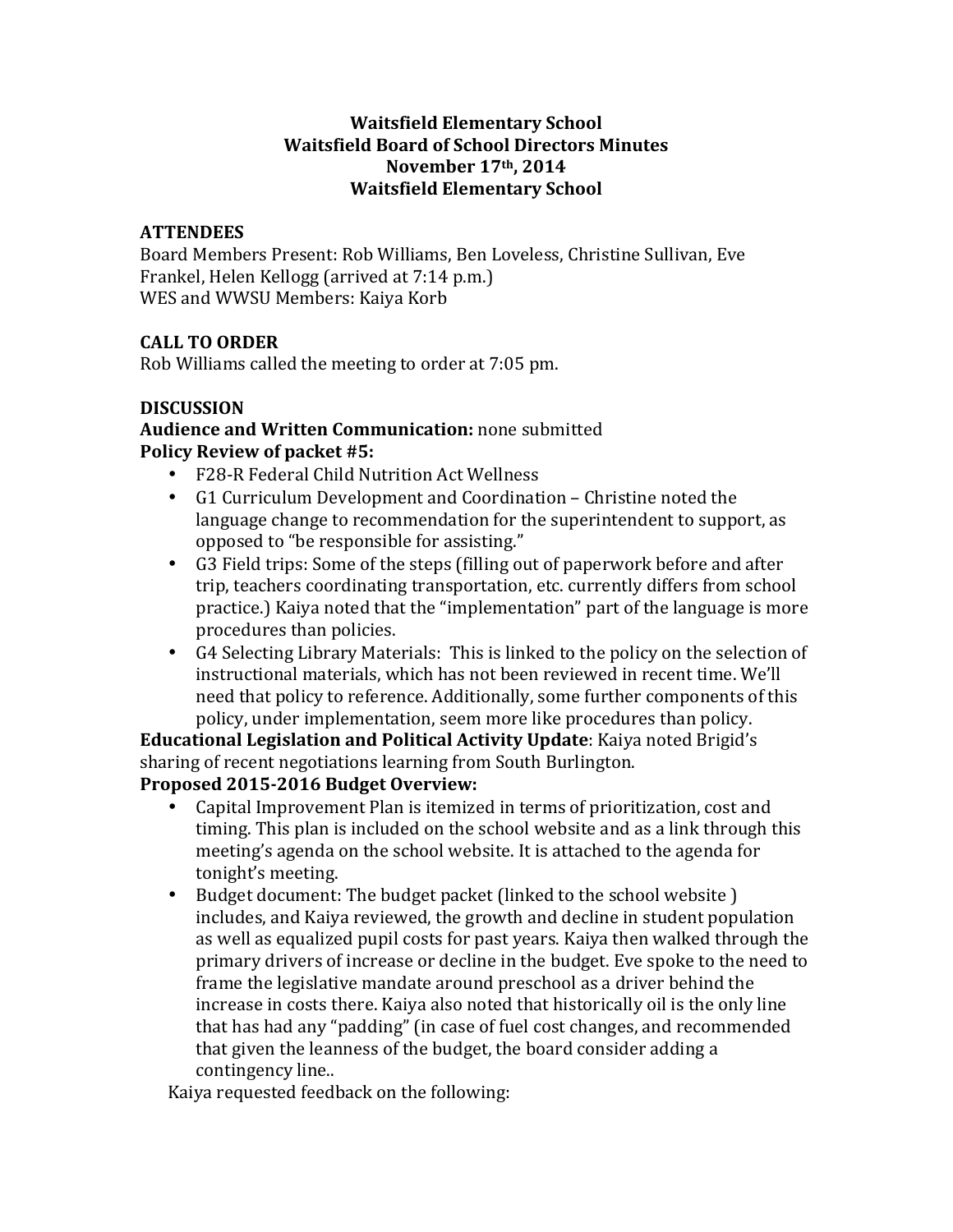1) Reduction in force of 1.0 FTE. The group agreed and requested it continue in the budget.

2) Building in a contingency line. The group suggested  $1\%$  is ample.

3) Capital improvement: Eve noted a preference for smoothing out spending year over year, and not post a 2x budget in the following year. All agreed.

Kaiya will revise the budget for the following board meeting and discussion., publicizing items discussed through the school newsletter and Front Porch Forum. After the following meeting, the board will draft a letter to the Valley Reporter summarizing budget status.

#### ACTION:

Rob Williams made a motion to approve the minutes from the October 20, 2014 meeting. Eve Frankel seconded and the motion was unanimously approved.

Rob Williams made a motion to nominate Eve Frankel as the alternate designee for sign the  $2<sup>nd</sup>$  board warrant. Christine Sullivan seconded and the motion was unanimously!approved.

# REPORTS:

**Principal's report:** Kaiya spoke to the volume of volunteers who made the Ski & Skate sale possible. She also called out the key individuals who go above and beyond to serve the school. There are four teachers on the summative cycle for classroom evaluations. Kaiya has begun the formal evaluations and feedback. On the November  $5<sup>th</sup>$  in-service day, the WES staff looked at writing as a group. Eve commended Kaiya for creating a culture in which teachers are learning from each other. Liz Belknap did a spectacular job setting that tone and opportunity. The upcoming report cards will look different and reflect the new common core standards being reported in literacy and math They will also be more of a tool for communication versus "commending".

**Washington West Representative Report:** Certain school costs are being shifted to the central office for stronger purchasing power. These translate to an increase in the WWSU budget. Eve feels comfortable with the budget going forward and noted that it does not get voted on by the general public except within the school budgets. The Executive Committee has requested reports from key programs around the WWSU to help them understand the changes and opportunities within each initiative. The Harwood co-principals spoke to the success of the H block approach. Other changes noted were proficiency based grading and progression, as well as the gradual shift in cost sharing for college based courses for Harwood students.

**Superintendent's report:** Brigid was not present to report.

# **EXECUTIVE SESSION:**

Eve Frankel made a motion to go into executive session on a matter of Evaluation and employment of an employee. Helen Kellogg seconded and the board went into executive session at 8:24 pm. The board came out of executive